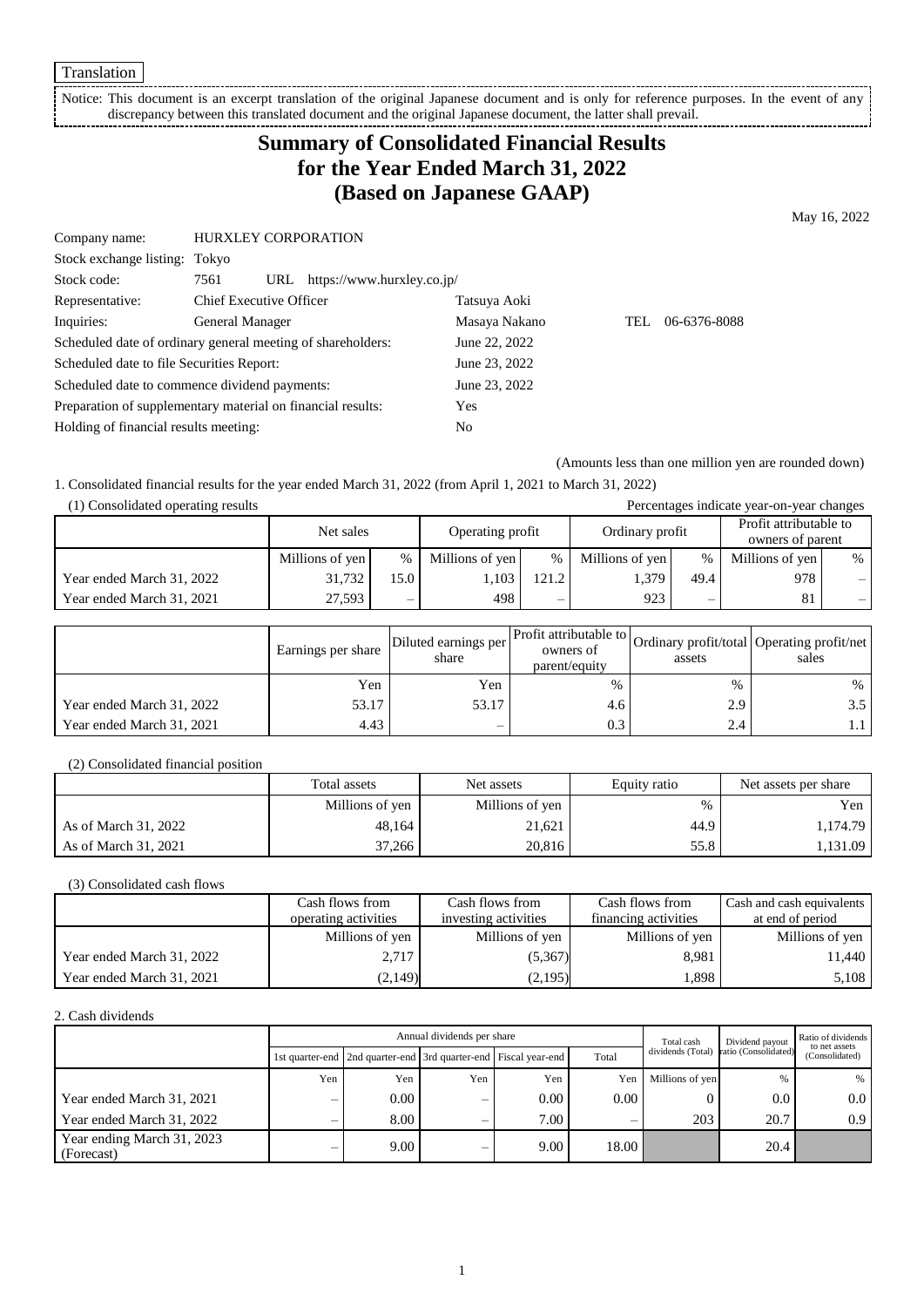3. Forecast of consolidated financial results for the year ending March 31, 2023 (from April 1, 2022 to March 31, 2023)

| Percentages indicate year-on-year changes |                 |      |                   |      |                   |      |                                            |      |                    |
|-------------------------------------------|-----------------|------|-------------------|------|-------------------|------|--------------------------------------------|------|--------------------|
|                                           | Net sales       |      | Operating profit  |      | Ordinary profit   |      | Profit attributable to<br>owners of parent |      | Earnings per share |
|                                           | Millions of yen |      | % Millions of yen |      | % Millions of yen |      | % Millions of yen                          | $\%$ | Yen                |
| Six months ending<br>September 30, 2022   | 16.200          | 16.3 | 510               | 62.4 | 640               | 17.2 | 510                                        | 47.0 | 27.72              |
| Full year                                 | 37,000          | 16.6 | .900              | 72.3 | 2,100             | 52.3 | 1600                                       | 63.6 | 86.96              |

No

4. Notes

(1) Changes in significant subsidiaries during the year ended March 31, 2022

(changes in specified subsidiaries resulting in the change in scope of consolidation):

| (2) Changes in accounting policies, changes in accounting estimates, and restatement of prior period financial statements |                |
|---------------------------------------------------------------------------------------------------------------------------|----------------|
| Changes in accounting policies due to revisions to accounting standards and other regulations:                            | <b>Yes</b>     |
| Changes in accounting policies due to other reasons:                                                                      | No             |
| Changes in accounting estimates:                                                                                          | N <sub>0</sub> |
| Restatement of prior period financial statements:                                                                         | N <sub>0</sub> |

(3) Number of issued shares (common shares)

Total number of issued shares at the end of the period (including treasury shares)

| As of March 31, 2022                               |  | 22,050,064 shares   As of March 31, 2021      | 22,050,064 shares |  |  |  |  |
|----------------------------------------------------|--|-----------------------------------------------|-------------------|--|--|--|--|
| Number of treasury shares at the end of the period |  |                                               |                   |  |  |  |  |
| As of March 31, 2022                               |  | 3,650,830 shares   As of March 31, 2021       | 3,650,830 shares  |  |  |  |  |
| Average number of shares during the period         |  |                                               |                   |  |  |  |  |
| Year ended March 31, 2022                          |  | 18,399,234 shares   Year ended March 31, 2021 | 18,496,252 shares |  |  |  |  |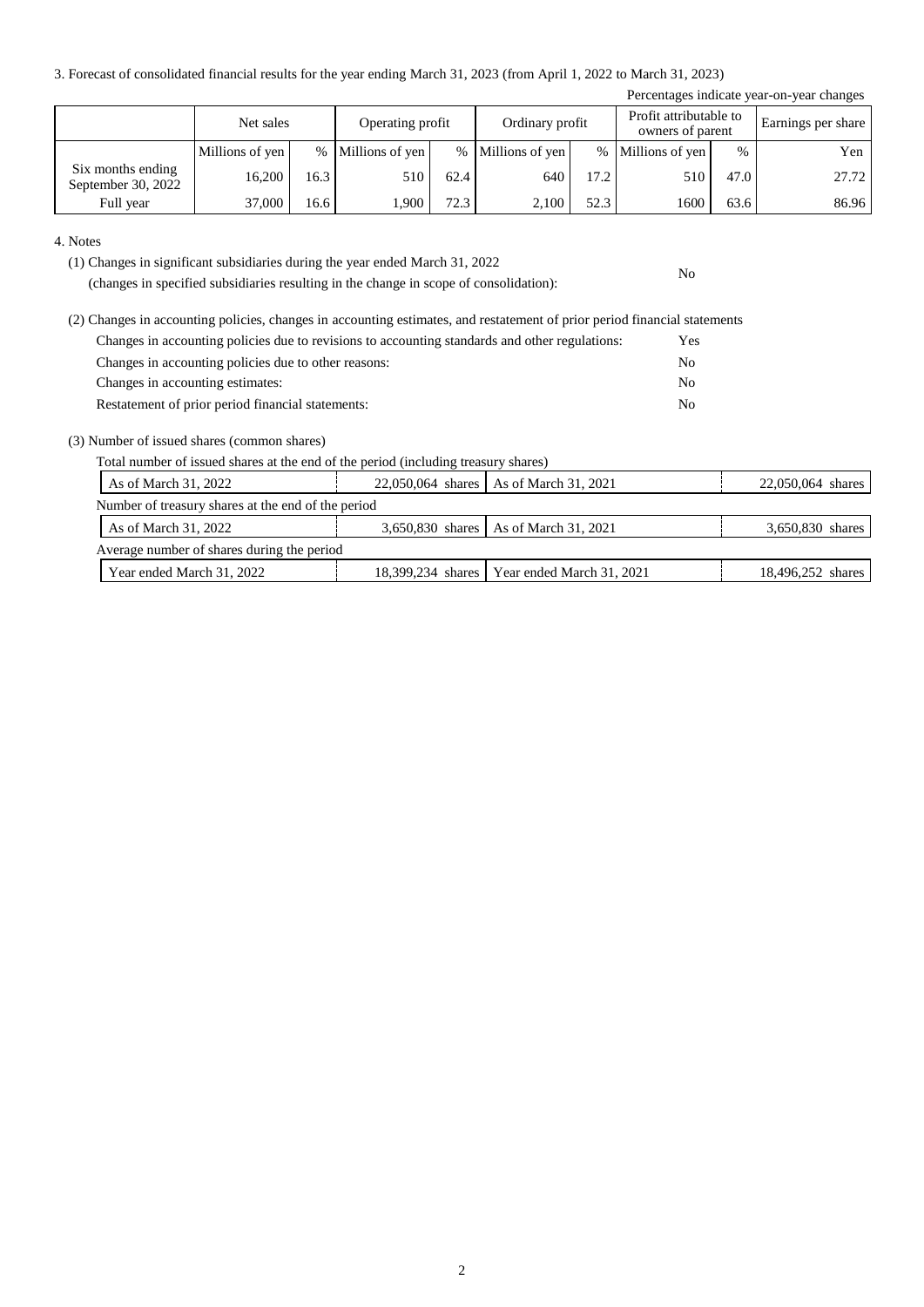# **Consolidated financial statements**

**Consolidated balance sheets**

|                                            |                      | (Millions of yen)    |  |
|--------------------------------------------|----------------------|----------------------|--|
|                                            | As of March 31, 2021 | As of March 31, 2022 |  |
| Assets                                     |                      |                      |  |
| Current assets                             |                      |                      |  |
| Cash and deposits                          | 5,157                | 11,592               |  |
| Notes and accounts receivable - trade      | 1,293                |                      |  |
| Notes and accounts receivable - trade, and |                      | 1.083                |  |
| contract assets                            |                      |                      |  |
| Merchandise and finished goods             | 5,371                | 5,553                |  |
| Raw materials and supplies                 | 54                   | 153                  |  |
| Other                                      | 1,271                | 1,261                |  |
| Allowance for doubtful accounts            | (19)                 | (12)                 |  |
| Total current assets                       | 13,127               | 19,632               |  |
| Non-current assets                         |                      |                      |  |
| Property, plant and equipment              |                      |                      |  |
| Buildings and structures, net              | 5,307                | 5.451                |  |
| Machinery, equipment and vehicles, net     | 528                  | 562                  |  |
| Tools, furniture and fixtures, net         | 232                  | 197                  |  |
| Land                                       | 9,246                | 9,455                |  |
| Leased assets, net                         | 26                   | 38                   |  |
| Construction in progress                   |                      | 2                    |  |
| Total property, plant and equipment        | 15,342               | 15,707               |  |
| Intangible assets                          |                      |                      |  |
| Leasehold interests in land                | 203                  | 3,480                |  |
| Goodwill                                   | 349                  | 290                  |  |
| Other                                      | 202                  | 190                  |  |
| Total intangible assets                    | 755                  | 3,961                |  |
| Investments and other assets               |                      |                      |  |
| Investment securities                      | 2,174                | 3,315                |  |
| Long-term loans receivable                 | 9                    | 7                    |  |
| Leasehold and guarantee deposits           | 5,284                | 4,800                |  |
| Deferred tax assets                        | 300                  | 462                  |  |
| Long-term accounts receivable - other      | 543                  | 585                  |  |
| Other                                      | 290                  | 252                  |  |
| Allowance for doubtful accounts            | (560)                | (562)                |  |
| Total investments and other assets         | 8,041                | 8,862                |  |
| Total non-current assets                   | 24,139               | 28,531               |  |
| Total assets                               | 37,266               | 48,164               |  |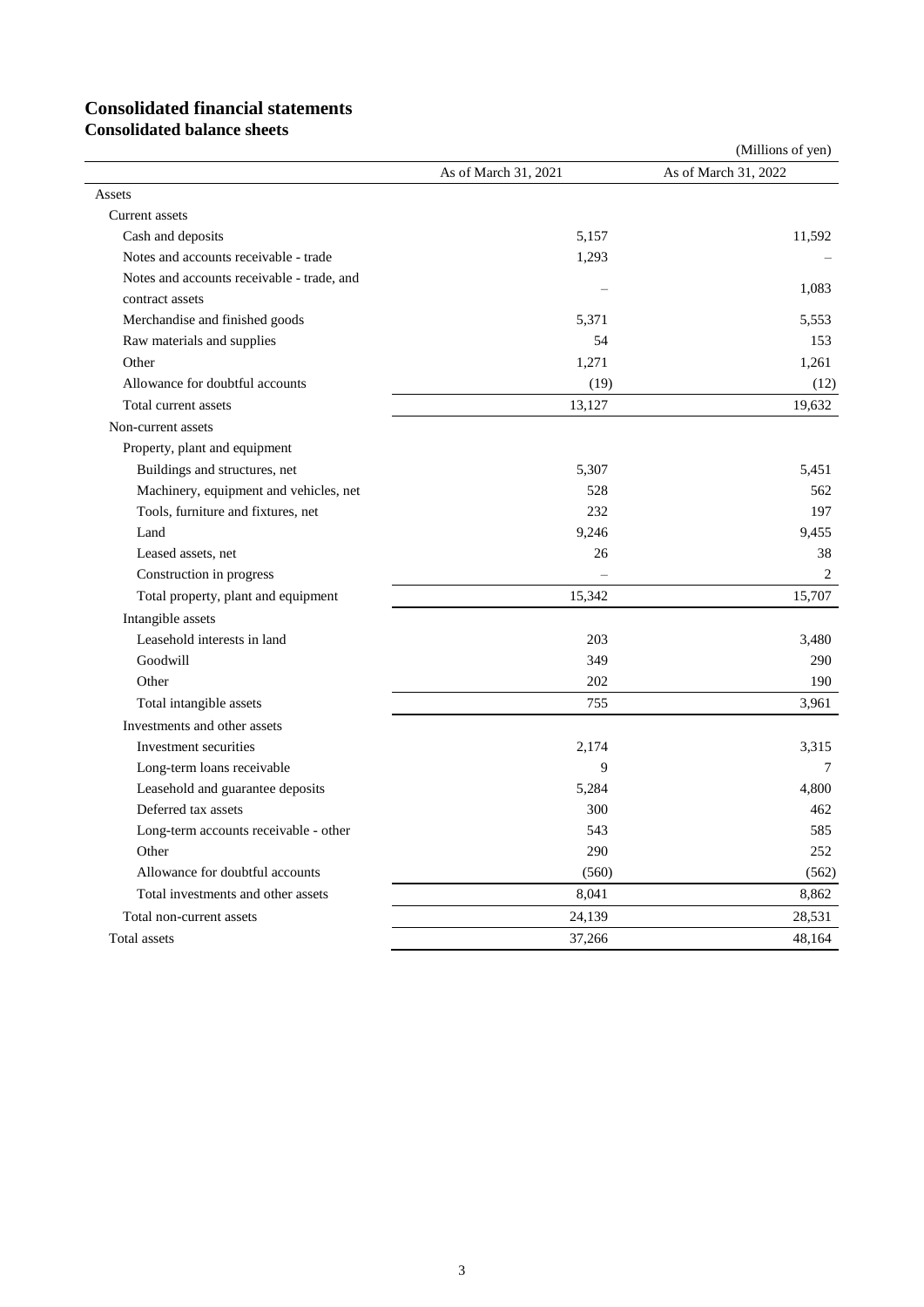|                                            |                      | (Millions of yen)    |
|--------------------------------------------|----------------------|----------------------|
|                                            | As of March 31, 2021 | As of March 31, 2022 |
| Liabilities                                |                      |                      |
| <b>Current liabilities</b>                 |                      |                      |
| Accounts payable - trade                   | 1,803                | 1,714                |
| Current portion of bonds payable           | 10                   | 10                   |
| Short-term borrowings                      | 1,700                | 2,450                |
| Current portion of long-term borrowings    | 1,673                | 1,363                |
| Accounts payable - other                   | 274                  | 169                  |
| Income taxes payable                       | 139                  | 309                  |
| Accrued consumption taxes                  | 81                   | 181                  |
| Provision for bonuses                      | 171                  | 192                  |
| Other                                      | 2,006                | 2,174                |
| Total current liabilities                  | 7,860                | 8,564                |
| Non-current liabilities                    |                      |                      |
| Bonds payable                              | 20                   | 10                   |
| Long-term borrowings                       | 4,102                | 12,832               |
| Long-term guarantee deposits               | 3,673                | 4,259                |
| Deferred tax liabilities                   | 119                  | 209                  |
| Retirement benefit liability               | 24                   | 23                   |
| Asset retirement obligations               | 375                  | 409                  |
| Other                                      | 274                  | 234                  |
| Total non-current liabilities              | 8,590                | 17,978               |
| <b>Total liabilities</b>                   | 16,450               | 26,542               |
| Net assets                                 |                      |                      |
| Shareholders' equity                       |                      |                      |
| Share capital                              | 4,036                | 4,036                |
| Capital surplus                            | 3,971                | 3,971                |
| Retained earnings                          | 15,302               | 16,207               |
| Treasury shares                            | (2,501)              | (2,501)              |
| Total shareholders' equity                 | 20,809               | 21,714               |
| Accumulated other comprehensive income     |                      |                      |
| Valuation difference on available-for-sale |                      |                      |
| securities                                 | 1                    | (99)                 |
| Total accumulated other comprehensive      |                      |                      |
| income                                     | $\mathbf{1}$         | (99)                 |
| Share acquisition rights                   | 5                    | 6                    |
| Total net assets                           | 20,816               | 21,621               |
| Total liabilities and net assets           | 37,266               | 48,164               |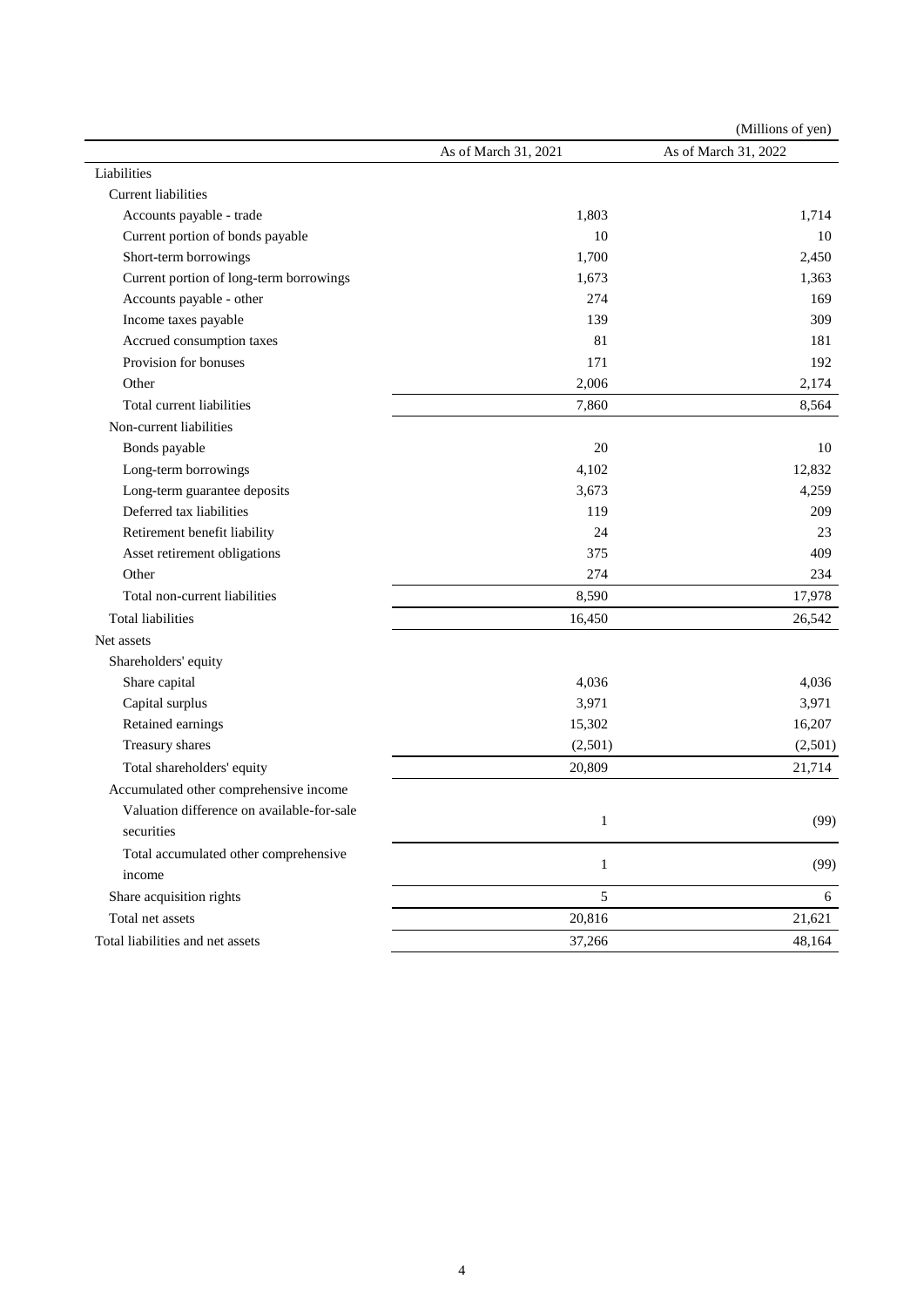### **Consolidated statements of income and consolidated statements of comprehensive income Consolidated statements of income**

|                                                  |                   | (Millions of yen) |
|--------------------------------------------------|-------------------|-------------------|
|                                                  | Fiscal year ended | Fiscal year ended |
|                                                  | March 31, 2021    | March 31, 2022    |
| Net sales                                        | 27,593            | 31,732            |
| Cost of sales                                    | 17,770            | 20,893            |
| Gross profit                                     | 9,823             | 10,838            |
| Selling, general and administrative expenses     | 9,324             | 9,735             |
| Operating profit                                 | 498               | 1,103             |
| Non-operating income                             |                   |                   |
| Interest income                                  | $\boldsymbol{0}$  | $\boldsymbol{0}$  |
| Dividend income                                  | 23                | 40                |
| Rental income                                    | 34                | 4                 |
| Business consignment contract cancelation profit | 119               | 160               |
| Share of profit of entities accounted for using  | 15                | 13                |
| equity method                                    |                   |                   |
| Subsidy income                                   | 88                | 118               |
| Other                                            | 244               | 165               |
| Total non-operating income                       | 528               | 505               |
| Non-operating expenses                           |                   |                   |
| Interest expenses                                | 18                | 50                |
| Rental expenses                                  | 7                 | $\boldsymbol{0}$  |
| Loss on cancellation of outsourcing agreement    | 28                | 8                 |
| Commission expenses                              |                   | 120               |
| Other                                            | 49                | 48                |
| Total non-operating expenses                     | 103               | 229               |
| Ordinary profit                                  | 923               | 1,379             |
| Extraordinary income                             |                   |                   |
| Gain on sale of non-current assets               | $\mathbf{0}$      | 5                 |
| Gain on sale of investment securities            |                   | 1                 |
| Settlement income                                |                   | 23                |
| Other                                            | $\mathbf{0}$      | 0                 |
| Total extraordinary income                       | $\theta$          | 29                |
| <b>Extraordinary losses</b>                      |                   |                   |
| Loss on sale of non-current assets               | 1                 | 6                 |
| Loss on retirement of non-current assets         | 126               | 42                |
| Loss on cancellation of leases                   | 8                 |                   |
| Impairment losses                                | 24                | 63                |
| Loss on transfer from business divestitures      | 103               |                   |
| Other                                            | 13                | 10                |
| Total extraordinary losses                       | 279               | 123               |
| Profit before income taxes                       | 645               | 1,285             |
| Income taxes - current                           | 245               | 378               |
| Income taxes - deferred                          | 317               | (71)              |
| Total income taxes                               | 563               | 307               |
| Profit                                           | 81                | 978               |
| Profit attributable to owners of parent          | 81                | 978               |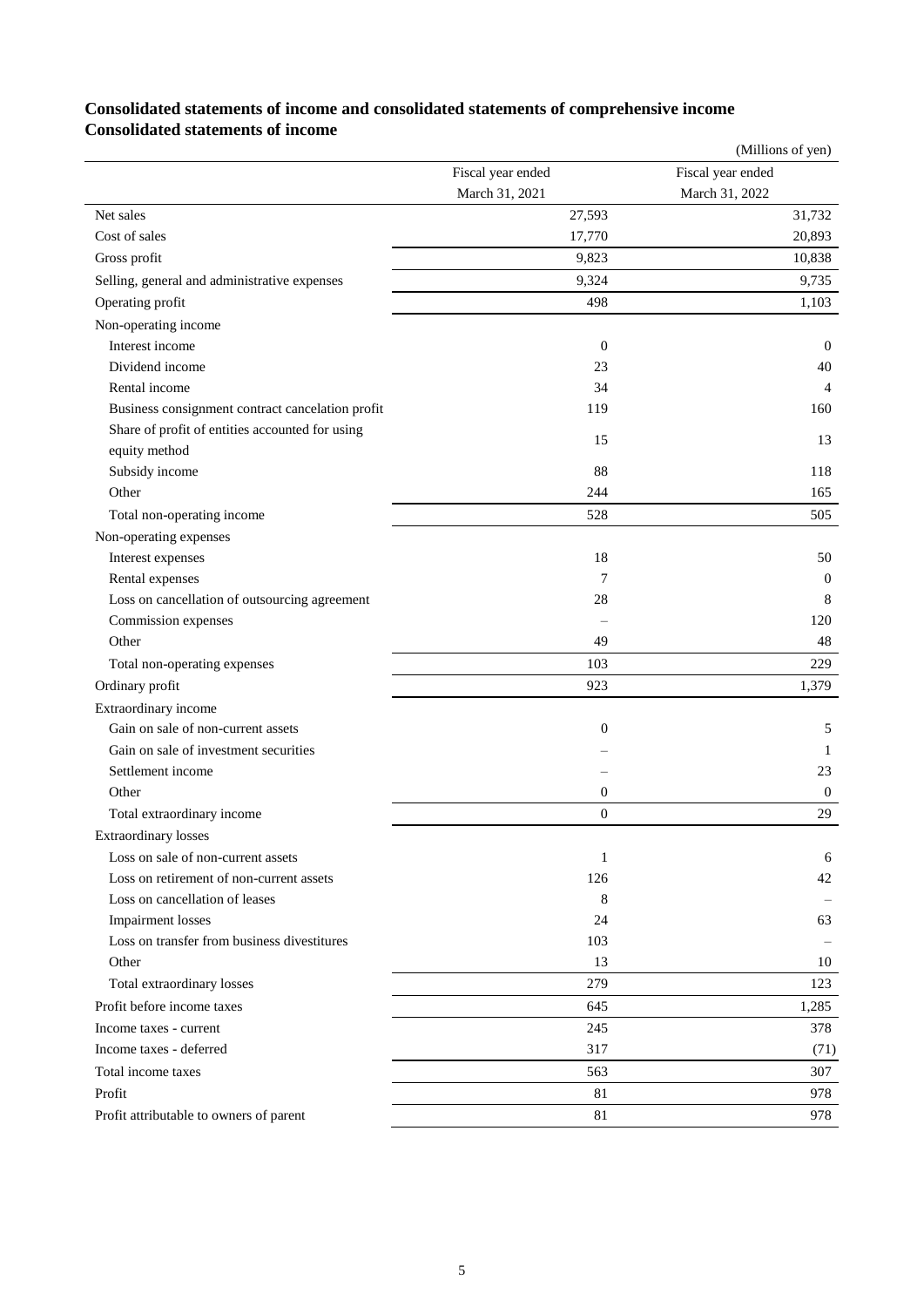## **Consolidated statements of comprehensive income**

|                                                                                                  |                   | (Millions of yen) |
|--------------------------------------------------------------------------------------------------|-------------------|-------------------|
|                                                                                                  | Fiscal year ended | Fiscal year ended |
|                                                                                                  | March 31, 2021    | March 31, 2022    |
| Profit                                                                                           | 81                | 978               |
| Other comprehensive income                                                                       |                   |                   |
| Valuation difference on available-for-sale<br>securities                                         | 206               | (105)             |
| Share of other comprehensive income of entities<br>accounted for using equity method             | $\overline{4}$    | 4                 |
| Total other comprehensive income                                                                 | 210               | (100)             |
| Comprehensive income                                                                             | 292               | 877               |
| Comprehensive income attributable to<br>Comprehensive income attributable to owners of<br>parent | 292               | 877               |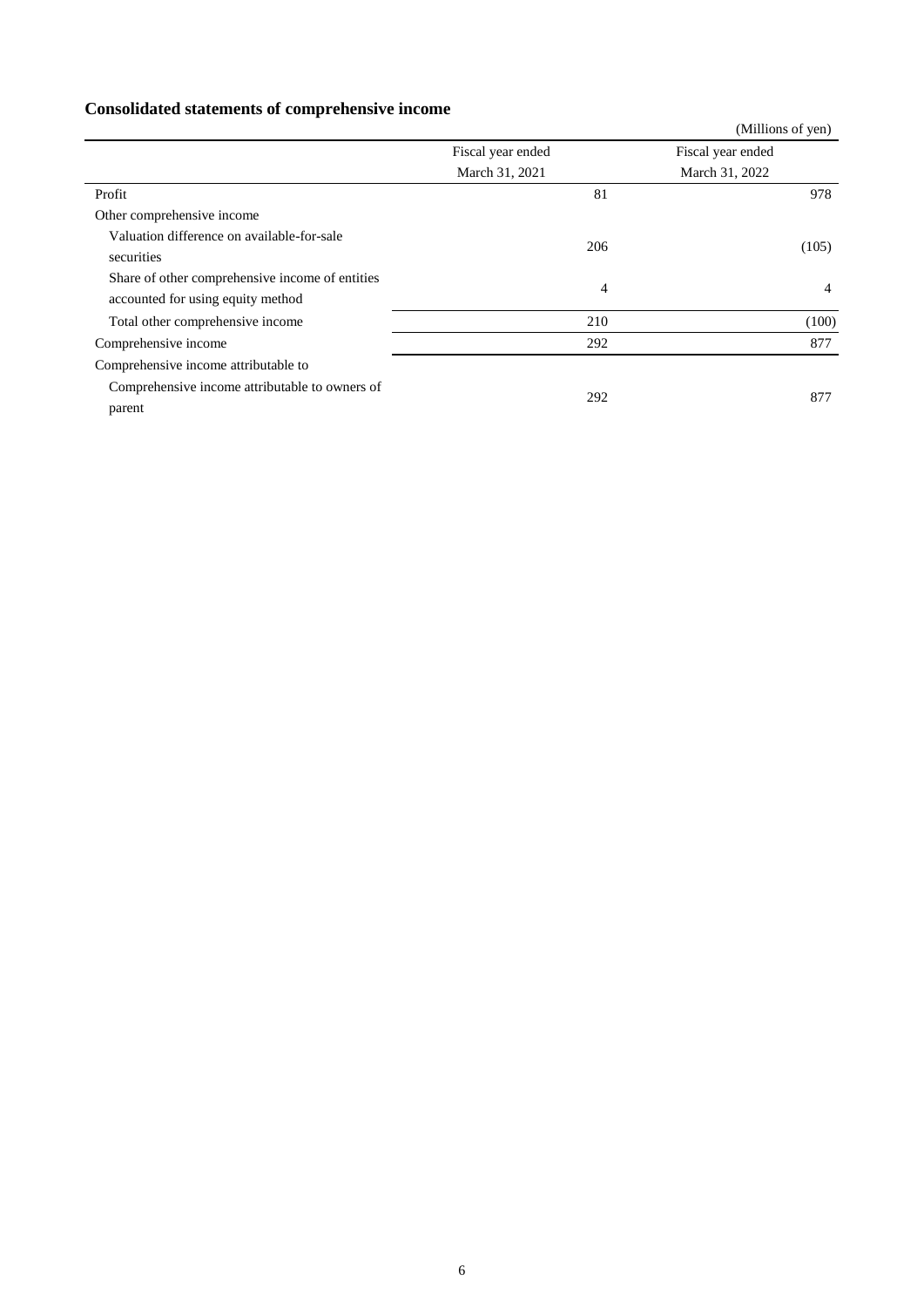## **Consolidated statements of changes in equity**

Fiscal year ended March 31, 2021

(Millions of yen)

|                                                            | Shareholders' equity     |                          |                   |                 |                               |
|------------------------------------------------------------|--------------------------|--------------------------|-------------------|-----------------|-------------------------------|
|                                                            | Share capital            | Capital surplus          | Retained earnings | Treasury shares | Total shareholders'<br>equity |
| Balance at beginning of period                             | 4,036                    | 3,971                    | 15,659            | (2,269)         | 21,397                        |
| Cumulative effects of<br>changes in accounting<br>policies |                          |                          | (80)              |                 | (80)                          |
| <b>Restated balance</b>                                    | 4,036                    | 3,971                    | 15,578            | (2,269)         | 21,317                        |
| Changes during period                                      |                          |                          |                   |                 |                               |
| Dividends of surplus                                       |                          |                          | (357)             |                 | (357)                         |
| Profit attributable to owners<br>of parent                 |                          |                          | 81                |                 | 81                            |
| Purchase of treasury shares                                |                          |                          |                   | (232)           | (232)                         |
| Net changes in items other<br>than shareholders' equity    |                          |                          |                   |                 |                               |
| Total changes during period                                | $\overline{\phantom{0}}$ | $\overline{\phantom{0}}$ | (275)             | (232)           | (508)                         |
| Balance at end of period                                   | 4,036                    | 3,971                    | 15,302            | (2,501)         | 20,809                        |

|                                                            | Accumulated other comprehensive income                      |                                                    |                          |                  |
|------------------------------------------------------------|-------------------------------------------------------------|----------------------------------------------------|--------------------------|------------------|
|                                                            | Valuation difference<br>on available-for-sale<br>securities | Total accumulated<br>other comprehensive<br>income | Share acquisition rights | Total net assets |
| Balance at beginning of period                             | (209)                                                       | (209)                                              | 4                        | 21,192           |
| Cumulative effects of<br>changes in accounting<br>policies |                                                             |                                                    |                          | (80)             |
| Restated balance                                           | (209)                                                       | (209)                                              | 4                        | 21,112           |
| Changes during period                                      |                                                             |                                                    |                          |                  |
| Dividends of surplus                                       |                                                             |                                                    |                          | (357)            |
| Profit attributable to owners<br>of parent                 |                                                             |                                                    |                          | 81               |
| Purchase of treasury shares                                |                                                             |                                                    |                          | (232)            |
| Net changes in items other<br>than shareholders' equity    | 210                                                         | 210                                                |                          | 212              |
| Total changes during period                                | 210                                                         | 210                                                | 1                        | (295)            |
| Balance at end of period                                   | 1                                                           |                                                    | 5                        | 20,816           |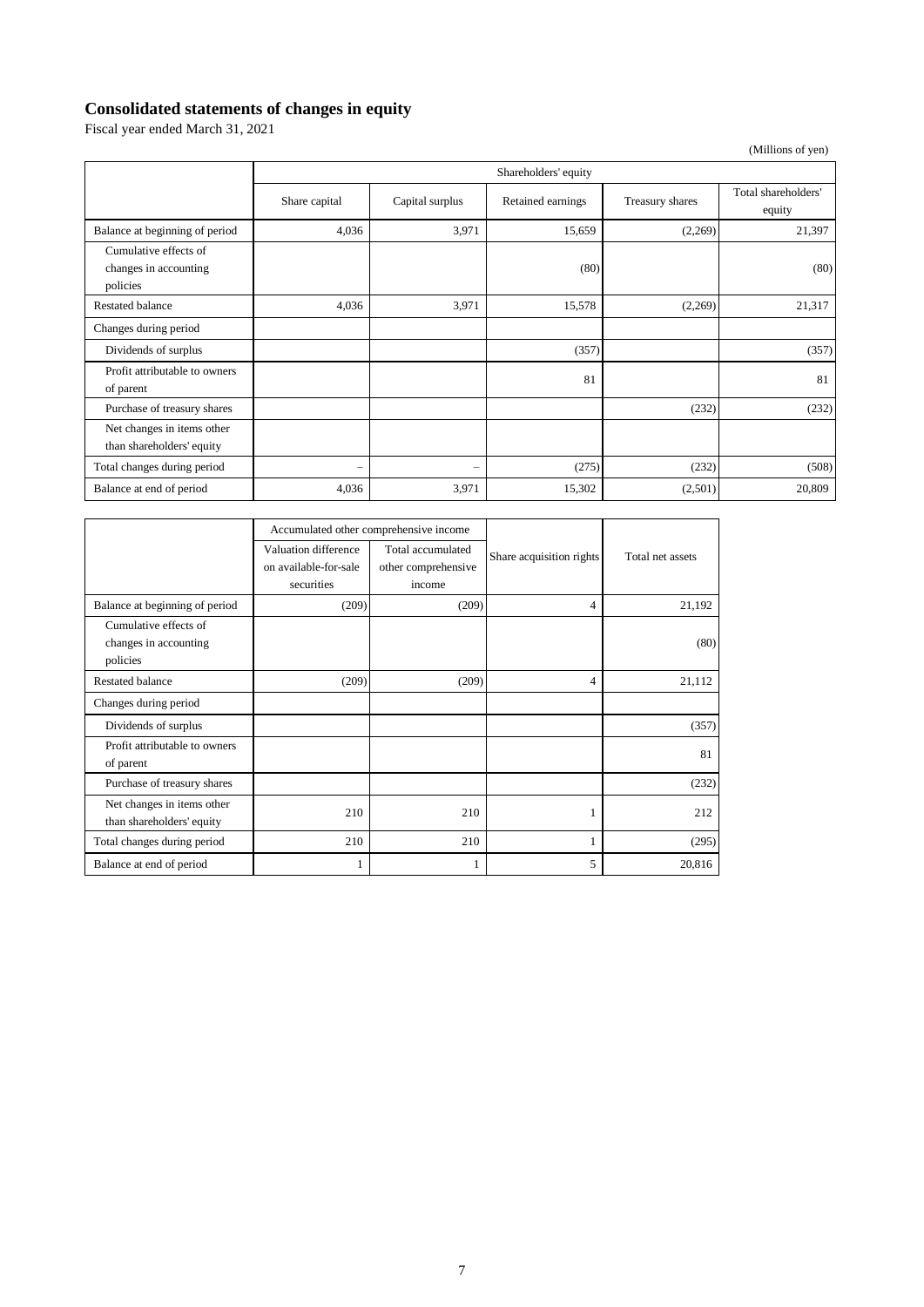### Fiscal year ended March 31, 2022

(Millions of yen)

|                                                            | Shareholders' equity |                   |                   |                   |                               |
|------------------------------------------------------------|----------------------|-------------------|-------------------|-------------------|-------------------------------|
|                                                            | Share capital        | Capital surplus   | Retained earnings | Treasury shares   | Total shareholders'<br>equity |
| Balance at beginning of period                             | 4,036                | 3,971             | 15,302            | (2,501)           | 20,809                        |
| Cumulative effects of<br>changes in accounting<br>policies |                      |                   |                   |                   |                               |
| <b>Restated balance</b>                                    | 4,036                | 3,971             | 15,302            | (2,501)           | 20,809                        |
| Changes during period                                      |                      |                   |                   |                   |                               |
| Dividends of surplus                                       |                      |                   | (73)              |                   | (73)                          |
| Profit attributable to owners<br>of parent                 |                      |                   | 978               |                   | 978                           |
| Purchase of treasury shares                                |                      |                   |                   |                   |                               |
| Net changes in items other<br>than shareholders' equity    |                      |                   |                   |                   |                               |
| Total changes during period                                | $\qquad \qquad -$    | $\qquad \qquad -$ | 904               | $\qquad \qquad -$ | 904                           |
| Balance at end of period                                   | 4,036                | 3,971             | 16,207            | (2,501)           | 21,714                        |

|                                                            | Accumulated other comprehensive income                      |                                                    |                          |                  |
|------------------------------------------------------------|-------------------------------------------------------------|----------------------------------------------------|--------------------------|------------------|
|                                                            | Valuation difference<br>on available-for-sale<br>securities | Total accumulated<br>other comprehensive<br>income | Share acquisition rights | Total net assets |
| Balance at beginning of period                             | 1                                                           | 1                                                  | 5                        | 20,816           |
| Cumulative effects of<br>changes in accounting<br>policies |                                                             |                                                    |                          |                  |
| Restated balance                                           |                                                             | 1                                                  | 5                        | 20,816           |
| Changes during period                                      |                                                             |                                                    |                          |                  |
| Dividends of surplus                                       |                                                             |                                                    |                          | (73)             |
| Profit attributable to owners<br>of parent                 |                                                             |                                                    |                          | 978              |
| Purchase of treasury shares                                |                                                             |                                                    |                          |                  |
| Net changes in items other<br>than shareholders' equity    | (100)                                                       | (100)                                              | $\mathbf{0}$             | (100)            |
| Total changes during period                                | (100)                                                       | (100)                                              | $\mathbf{0}$             | 804              |
| Balance at end of period                                   | (99)                                                        | (99)                                               | 6                        | 21,621           |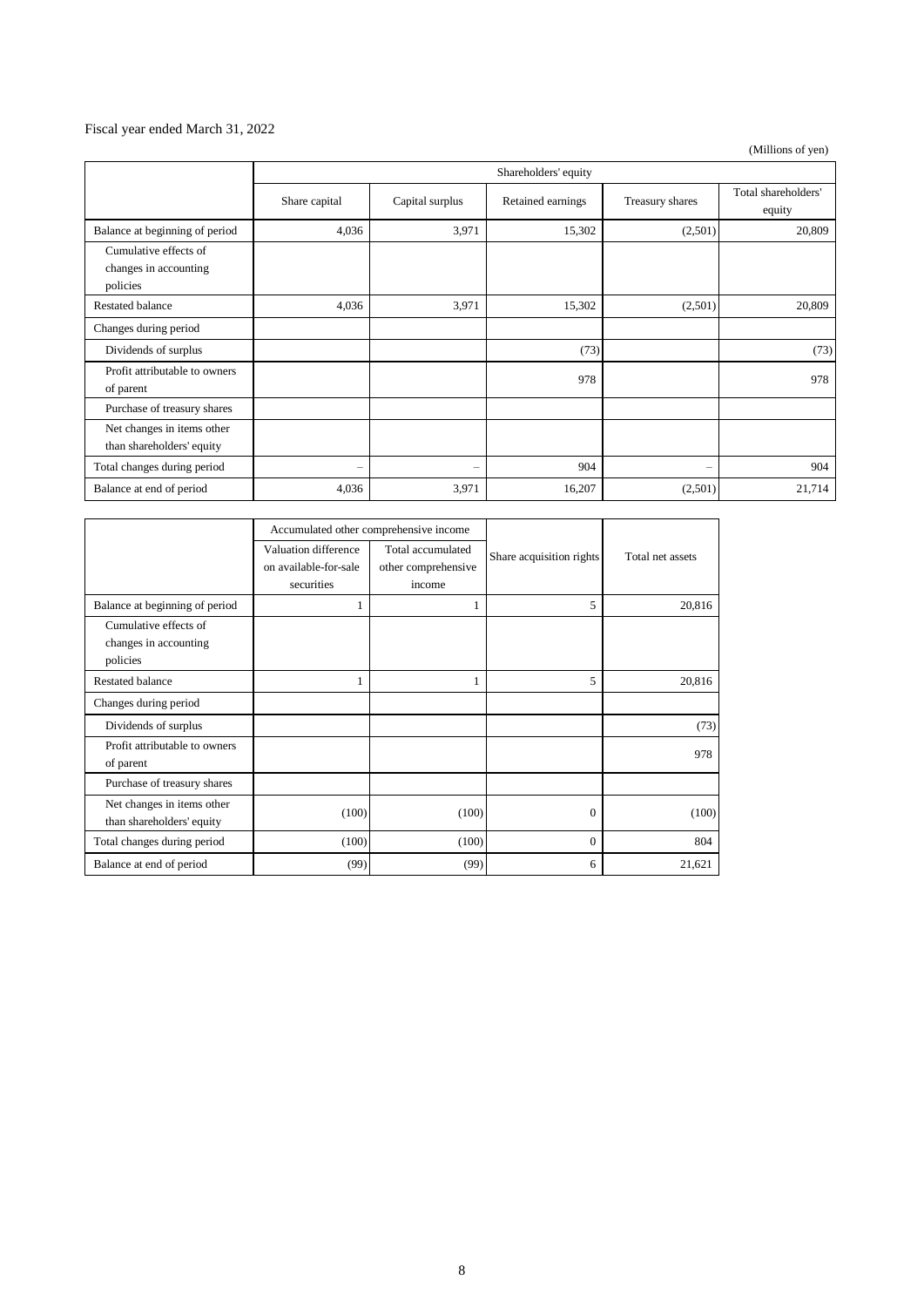### **Consolidated statements of cash flows**

|                                                   |                   | (Millions of yen) |
|---------------------------------------------------|-------------------|-------------------|
|                                                   | Fiscal year ended | Fiscal year ended |
|                                                   | March 31, 2021    | March 31, 2022    |
| Cash flows from operating activities              |                   |                   |
| Profit before income taxes                        | 645               | 1,285             |
| Depreciation                                      | 850               | 841               |
| Loss (gain) on sale of businesses                 | 103               |                   |
| Amortization of goodwill                          | 119               | 58                |
| Loss (gain) on sale of non-current assets         | $\mathbf{1}$      | 1                 |
| Loss on retirement of non-current assets          | 126               | 42                |
| <b>Impairment</b> losses                          | 24                | 63                |
| Loss (gain) on valuation of investment securities |                   |                   |
| Increase (decrease) in allowance for doubtful     | 17                | (5)               |
| accounts                                          |                   |                   |
| Increase (decrease) in provision for bonuses      | (27)              | 20                |
| Interest and dividend income                      | (24)              | (41)              |
| Interest expenses                                 | 18                | 50                |
| Share of loss (profit) of entities accounted for  | (15)              | (13)              |
| using equity method                               |                   |                   |
| Decrease (increase) in trade receivables          | (17)              | 268               |
| Decrease (increase) in inventories                | (2,191)           | (281)             |
| Increase (decrease) in trade payables             | 76                | (88)              |
| Increase (decrease) in unearned revenue           | (267)             | 92                |
| Increase (decrease) in accounts payable - other   | (400)             | (284)             |
| Increase (decrease) in accrued expenses           | (68)              | (112)             |
| Decrease (increase) in consumption taxes refund   | (153)             | 151               |
| receivable                                        |                   |                   |
| Increase (decrease) in accrued consumption        | (60)              | 100               |
| taxes                                             |                   |                   |
| Other, net                                        | (292)             | 593               |
| Subtotal                                          | (1, 536)          | 2,742             |
| Income taxes paid                                 | (667)             | (180)             |
| Income taxes refund                               | 55                | 155               |
| Net cash provided by (used in) operating          |                   |                   |
| activities                                        | (2,149)           | 2,717             |
| Cash flows from investing activities              |                   |                   |
| Interest and dividends received                   | 24                | 42                |
| Purchase of property, plant and equipment         | (3,089)           | (1, 314)          |
| Proceeds from sale of property, plant and         |                   |                   |
| equipment                                         | 251               | 129               |
| Purchase of intangible assets                     | (110)             | (3,331)           |
| Purchase of investment securities                 | $\theta$          | (1,440)           |
| Proceeds from sale of investment securities       |                   | 205               |
| Proceeds from purchase of shares of subsidiaries  |                   |                   |
| resulting in change in scope of consolidation     | 257               |                   |
| Other, net                                        | 470               | 342               |
| Net cash provided by (used in) investing          |                   |                   |
| activities                                        | (2,195)           | (5,367)           |